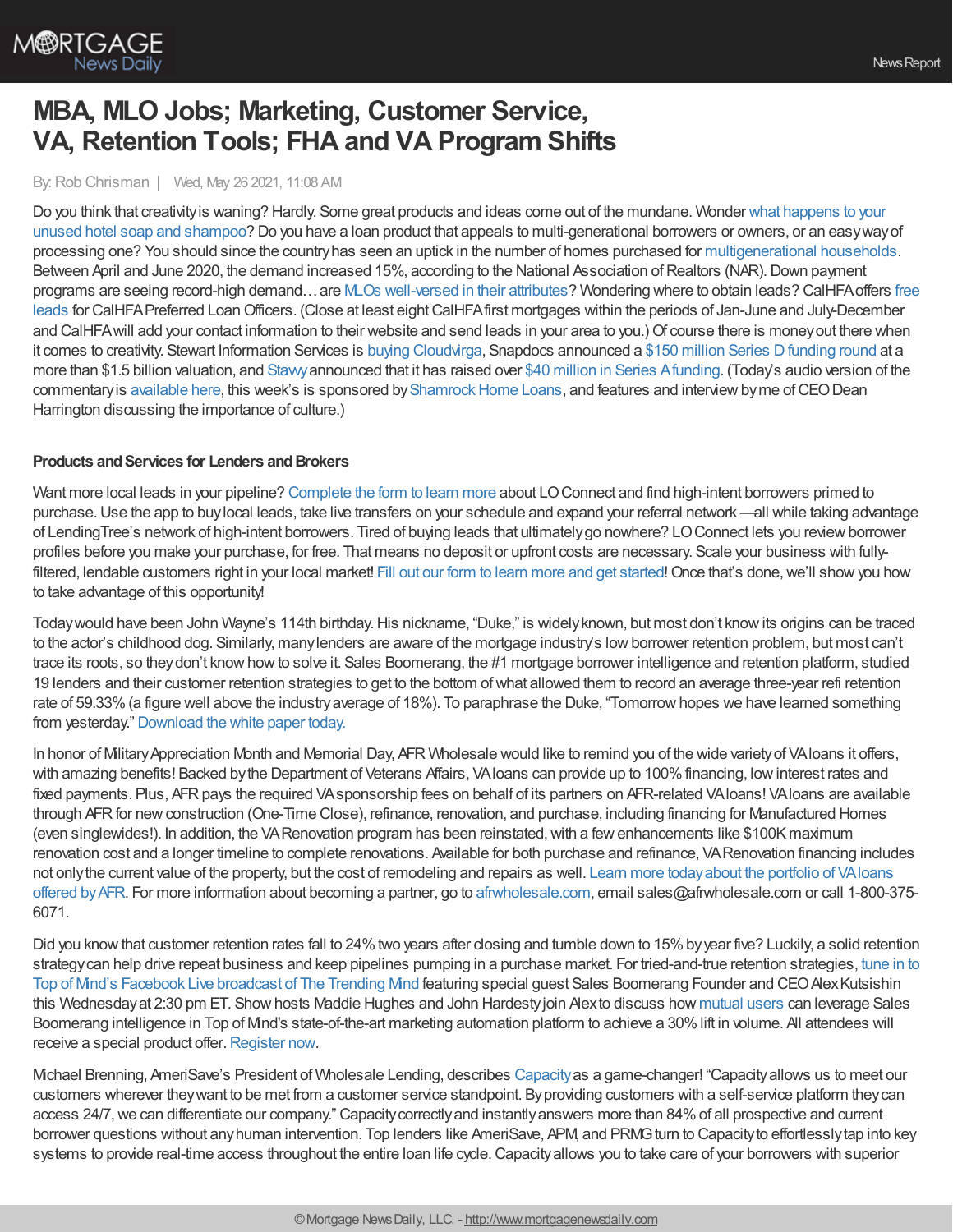

# customer experience and 24/7 automated support—all through a mobile-friendlychat [interface.Deploywithin](https://capacity.com/request-a-demo/?utm_medium=referral&utm_source=rc&utm_campaign=052621) 30 days. Learn more about Capacity.

It seems that, in manyorganizations, more marketing is perceived as more selling opportunities. But that's rarelythe case. Marketing is more or less worthless unless it delivers value. Do you know how valuable your marketing is? Monster Lead Group offers real-time analytics and performance insights, so you see the ROI of every dollar spent. That's why the nation's top lenders rely on Monster's datadriven marketing. In fact, Brad Bennet from Caliver Beach Mortgage said,"I have wasted tens of thousands of dollars throughout mycareer trying to find the golden egg. And I reallyfeel thatwith Monster, that theyare the golden egg." [Schedule](https://www.monsterleadgroup.com/demo?utm_medium=email&utm_source=Chrisman&utm_campaign=Chrisman+Newsletter&utm_content=Chrisman+Ad+2021-05-26) a short demo if you're serious about growing or learn [howtheycan](https://www.monsterleadgroup.com/mortgage-direct-mail/sales-and-marketing?utm_medium=email&utm_source=Chrisman&utm_campaign=Chrisman+Newsletter&utm_content=Chrisman+Ad+2021-05-26) help.

### **Investor FHAandVANews**

The vast majority of FHA and VAIoans go into securities issued by the Government National Mortgage Association. I mention this because a recent Press [Release](https://www.ginniemae.gov/newsroom/Pages/PressReleaseDispPage.aspx?ParamID=207) covers Ginnie Mae's Reporting of Record April MBS Issuance of \$89 billion. Ginnie servicing, which has never been known to age well, has seen its share of ups and downs in the last 14 months, but the volatilityhas quieted down despite the high percentages of FHAloans in forbearance.

FHAissued a Temporary Partial Waiver to parts of the Single Family Housing Policy Handbook 4000.1 addressing difficulty in changing markets with increasing propertyvalues and a shortage of housing supply. This temporarypartial waiver is effective for the 12-month period between April 26, 2021, and April 26, 2022.

FHApublished amendments to HUD's Non-Borrowing Spouse Policyfor all Home EquityConversion Mortgage (HECM) Loans in [Mortgagee](https://na01.safelinks.protection.outlook.com/?url=https%253A%252F%252Flnks.gd%252Fl%252FeyJhbGciOiJIUzI1NiJ9.eyJidWxsZXRpbl9saW5rX2lkIjoxMDAsInVyaSI6ImJwMjpjbGljayIsImJ1bGxldGluX2lkIjoiMjAyMTA1MDYuNDAwNTA3MDEiLCJ1cmwiOiJodHRwczovL3d3dy5odWQuZ292L3NpdGVzL2RmaWxlcy9PQ0hDTy9kb2N1bWVudHMvMjAyMS0xMWhzZ21sLnBkZj91dG1fbWVkaXVtPWVtYWlsJnV0bV9zb3VyY2U9Z292ZGVsaXZlcnkifQ.W0ZjZxrU9aIlbw5glQArQdarxRrascFky8yuHQ9v4wY%252Fs%252F1366420459%252Fbr%252F106009762506-l&data=04%257C01%257C%257C10bfcff9f8814ea1303408d910fec642%257C84df9e7fe9f640afb435aaaaaaaaaaaa%257C1%257C0%257C637559508704432249%257CUnknown%257CTWFpbGZsb3d8eyJWIjoiMC4wLjAwMDAiLCJQIjoiV2luMzIiLCJBTiI6Ik1haWwiLCJXVCI6Mn0%253D%257C1000&sdata=v%252FDQph2PCrQ3K4HL%252BIjXPBWfLi3CTUg7eV%252B8j4vhyR0%253D&reserved=0) Letter (ML) 2021-11 implementing additional protections for eligible non-borrowing spouses (NBS) on all HECMs. These program changes should improve the efficiencyand long-term viabilityof the program byaligning all HECMs regardless of case number assignment date. Mortgagees have the option of immediatelyfollowing the newrequirements announced in ML 2021-11; however, mortgagees must begin to complywith the newrequirements in this ML no later than 120 days from its publication date.

Wells Fargo Funding removed its verbal verification of employment (VOE) requirement on FHAand VALoans.

As a result of several published USDAprocedure notices, the most notable impact to AmeriHome guidelines is the removal of Trusts as an eligible applicant for USDAloan transactions.

This IoanDepot weekly [Announcement](https://na01.safelinks.protection.outlook.com/?url=http%253A%252F%252Fld.ldwholesale.com%252Fls%252Fclick%253Fupn%253DaYbu09plc4IntLDN6X2n-2BhqGvvlzjEqZuSmWj4xK3Ta6aMRD36dd356kQDqJgf15zMivnUyv5kJEVF-2F-2B2Thfqyxz0xMGQbYrd-2BBBYMLwWsLsMsltIl3E-2BMcHyweM5o76Pojy_nsxRNYUkMXYB3IyH-2Bw28TYELoM9YpzOtXrrlppkfzFjGpZbwd0bLMcf2RIKlkpDjIKT75vwgxwz07GbXFMs8t-2Bz1Hdwm5MCEUcDZK8HmmkPPEk2G7OTRmJW9APeCW-2BmFuHzrWimxLjsauuJHXcwOhDpD-2FbyIXDAhIB8yLLC65kqQN6ujcnuv-2FbP5uFLy4QFBXympD8qxABYVTbppLEyRuTqseRgTjHPtI-2FXeGjWkzlEIT5ItPlR4lEgbV0bzmhBXJcWDzcPeC7zKTo0PnZroKQrGQP0z33AsTkXzksAWm9YMEl-2FXt67sW6N6BbqFNdrRI8J3onZvAS9MgsAisduZPZwDtdgU3jnWMpzSSc857SLrBKfKxRho-2Bc3xFItmssGiQLlFNVjlWsnKDzV79vDyDOxOj7Bmk1WosmGIwnn18Kw-3D&data=04%257C01%257C%257Cb09df2eb44f0461197f208d9196e4328%257C84df9e7fe9f640afb435aaaaaaaaaaaa%257C1%257C0%257C637568783633446567%257CUnknown%257CTWFpbGZsb3d8eyJWIjoiMC4wLjAwMDAiLCJQIjoiV2luMzIiLCJBTiI6Ik1haWwiLCJXVCI6Mn0%253D%257C1000&sdata=cxQcbsaaLgtNXRzJkLtv0kQb8Ve10rqfRugi6fdpaJc%253D&reserved=0) discusses FHA Temporary Partial Appraisal Waiver, program expansion for Fannie Mae HomeStyle Renovation, Co-Op Insurance Requirements, and the program expansion on loanDepot's Jumbo Advantage EXPRESS.

Flagstar posted [memo](https://www.flagstar.com/content/dam/tpo/sellers-guide/announcements/21060.pdf) 21060 regarding FHA's temporarypartial waiver of appraisal in changing markets. And the new4506-Cform will now be acceptable for all FHA loans. View Flagstar's Memo [21012](https://www.flagstar.com/content/dam/tpo/sellers-guide/announcements/21012.pdf) for more information. FHA Condo Questionnaire Form HUD-9991 is required to be utilized on all FHA approved Condominiums and Single Unit Loan Approvals. Read Flagstar's [memo](https://www.flagstar.com/content/dam/tpo/sellers-guide/announcements/21061.pdf) 21061 for more information.

Caliber has updated the Credit Supplement requirements for FHAloans to include two additional options to meet the requirement to allow gifts on loans with FICOs <620. Additional options include LTV<90%, and ≥ 6 months reserves excluding gifts.

MWF Wholesale posted improvements on Government FICOs. FHA and VAIoans now have a minimum FICO of 620. And MWF reminded brokers that Home+PLUS income limits have increased to \$112,785. This increase affects the Home+PLUS FHA and the FNMAHFA Preferred >80% AMI options. (The income limits for FNMA Preferred <80% borrowers remain at the limits set by county until further notice.) Complete program details can be found in AMPlocated inside BOLT.

LoanStream Mortgage is offering 100% LTV on VA Cash-Out Refi's. Program highlights include 580 FICO / Principal Residence, Loan amount < \$1 Million, DTI as approved by AUS to a max of 60%, manual underwriting allowed. LoanStream Wholesale's MaxONE Down Payment Assistance offers FHADPA, FICO Down to 600, No Income Limits and Minimum Overlays. View the [Program](https://loanstreamwholesale.com/maxone-down-payment-assistance-program/?utm_campaign=New%20Broker%20Aquisition&utm_medium=email&_hsmi=124923214&_hsenc=p2ANqtz-_YPr2xe4YHqVCWeZyRa0orIOo5cKnGDKJRmN9UotyHdSQ7TPlQjkNvg7vapU3Me-kBOZ7ZNzk95coQNWKqYEAb0fqtjiVamNVOZBtGWAJrAAyNyrU&utm_content=124923214&utm_source=hs_email) Details for more information.

HUDhas announced the publication of revised Form HUD-9991, FHACondominium Loan Level/Single-Unit Approval Questionnaire and revised Form HUD-9992, FHACondominium Project Approval Questionnaire. Effective immediately, Sun West has implemented the use of these [revised](https://www.swmc.com/wholesale-lending-forms.php) forms.

#### **Capital Markets**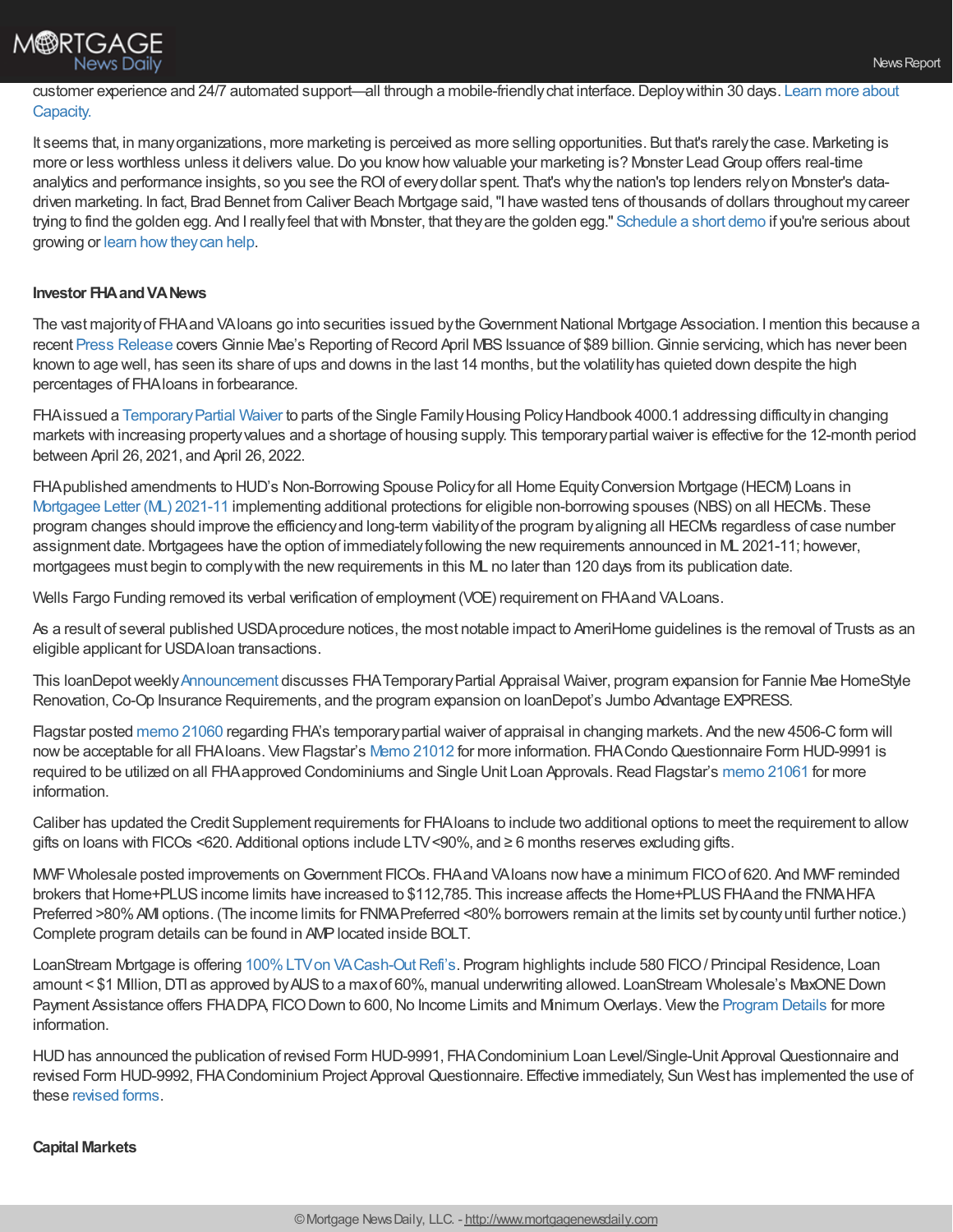Housing industry metrics are on fire. New Home sales fell 5.9 percent month over month, but are up 48 percent year over year according to Census. The median home price rose nearly5 percent to \$336,900. Loans in forbearance [fell](https://newslink.mba.org/mba-newslinks/2021/may/mba-newslink-tuesday-may-25-2021/mba-share-of-mortgage-loans-in-forbearance-decreases-to-4-19/?utm_campaign=MBA%20NewsLink%20Tuesday%20May%2025%202021&utm_medium=email&utm_source=Eloqua) 3 basis points to [4.19%lastweek,](https://www.census.gov/construction/nrs/pdf/newressales.pdf) according to the MBA (Interestingly, over 5 percent of loans in forbearance are homeowners who had canceled forbearance but needed assistance again.) House prices rose 12.6 percent in the first quarter on a year-over-year basis according to the [FHFAHouse](https://www.fhfa.gov/AboutUs/Reports/ReportDocuments/2021Q1_HPI.pdf) Price Index. The CaseShiller Home Price Index [reported](https://www.spglobal.com/spdji/en/corporate-news/article/sp-corelogic-case-shiller-index-shows-annual-home-price-gains-climbed-to-132-in-march/) that prices rose 13.2% in March. Unfortunately for lenders, according to the National Association of Realtors, cash bids are [now25%of](https://www.nar.realtor/blogs/economists-outlook/all-cash-sales-are-rising-sharply-amid-intense-buyer-competition) purchases.

Yesterday's economic data was a bit underwhelming, though it didn't cause anysignificant reaction in the market. **The Fedconducted another massive reverse repurchase operationwiththe day's take-upreaching\$433 billion.** Sales of newsingle-familyhomes were noted above. (Except for February's weather-driven slowdown, April's sales were the slowest since last June. Still, the sales pace was about 26 percent higher than the 2019 average despite the squeeze of high costs for builders and high prices for buyers.)

As also noted above, we also saw some staggering growth in home prices. The S&P CoreLogic Case-Shiller 20-City Composite Home Price indexincreased 13.3 percent year-over-year in March, above expectations as booth supply**andbuilders dialingback productiondue toconstructioncosts continue tobe anissue**. And per the FHFAHouse Price Index, house price growth over the prior year registered 12.6 percent in the first quarter on a year-over-year basis, more than twice the rate of growth observed in the first quarter of 2020. Analysts believe that more existing homes should come on the market as the vaccines roll out continues and as homeowners come out of forbearance.

Today's economic calendar is incrediblylight on data. Mortgage applications decreased4.2 percent from one week earlier lastweek as mortgage rates increased to 3.18 percent, according to data from the Mortgage Bankers Association's WeeklyMortgage Applications Survey for the week ending May 21. Later today brings remarks from Vice Chair for Supervision Quarles and results from a \$61 billion 5-year Treasurynote auction. **Fedsupport todayis tiedfor the smallest onthis schedule** with the Desk scheduled to purchase \$4.5 billion conventionals across UMBS30s and UMBS15s. We begin Hump Daywith Agency MBS prices roughly unchanged as is the 10-year at a 1.56 percent yield.

#### **Careers**

You have the desire to growyour origination volume, but you don't have the tools to support your growth. To grow, you need to workwith a lender willing to adapt in an evolving industry. CMG Financial originators do more because they have more loan products, better operational support, hands-on leadership, partnership opportunities, and mobility for growth. As a privately held lender, CMG Financial has the ability to pioneer new products faster, staff up when we need to, and communicate quickly between offices. Our originators are consistently recognized by top-tier trade publications for exceptional production volume and client service. What could you do with more? Find out when you apply[here](https://www.cmgfi.com/careers?utm_medium=blogpost&utm_source=chrisman&utm_campaign=recruiting-lo-chrisman-post&utm_content=general).

The Mortgage Bankers Association is hiring a Director of Member Engagement to add to MBA's dynamic engagement team. The incumbent develops, strengthens, and manages personal relationships with executives at the Association's member companies to ensure members are maximizing their membership. S/he coordinates and facilitates benefit integration to obtain member value and high engagement with the MBA. The incumbent provides comprehensive account management and support, connecting members to all of the manyMBA resources.Contact Tricia Migliazzo or Laura Hopkins if you have questions and please see full description and apply[here](https://phh.tbe.taleo.net/phh03/ats/careers/v2/viewRequisition?org=MBA&cws=38&rid=402).

Track record of long employee tenure = [Assurance](http://www.assurancemortgagelo.com/) Financial. Best tech stack in the mortgage marketplace = Assurance Financial. Exemplaryrecord of servicing purchase moneymarket MLOs = Assurance Financial. Incredible entrepreneurial branch manager business model = Assurance Financial. Community-service oriented in all markets with St. Jude as our philanthropy partner = Assurance Financial. Founded in 2001, licensed in 43 states, all agencyapprovals, not controlled byprivate equity, and growing in all markets. If you are an aggressive producing branch manager or senior mortgage loan officer considering another opportunity– contact Paul Peters, CMB to discuss a mutual opportunityor visit [AssuranceMortgageLO.com](http://www.assurancemortgagelo.com/) to learn more!

["Homeowners](https://www.homeownersfg.com/) Financial Group (HFG) is thrilled to announce the expansion of our Operations Team with the hiring of Andrew Porteck, as VP of National Processing and Logistics. Andrew brings nearlytwo decades of operational leadership experience overseeing Processing, Underwriting and Closing/Funding.He joined Homeowners Financial Group to feel connected to the loan manufacturing process and to consumers. "The care that [Homeowners](https://www.homeownersfg.com/) Financial Group displays for their customers and for their employees is second to none. Best in the business," states Andrew.CindyBaird, SVPNational Operations Manager commented that, "This is a big win for HFGas Andrew's experience in helping companies successfully grow operationally speaks volumes." HFG continues to combine its nationally recognized award-winning culture for employee satisfaction with the necessarystrategyand execution for continued success and significance. If you are interested in joining [Homeowners](https://www.homeownersfg.com/careers/) Financial Group, please contact Andrew Porteck or send your confidential resume to Erin Dueck.

Your top LO is pacing in your office, the borrower's rate lock is expiring, and they need your help. Once again, you're the sucker on hold with